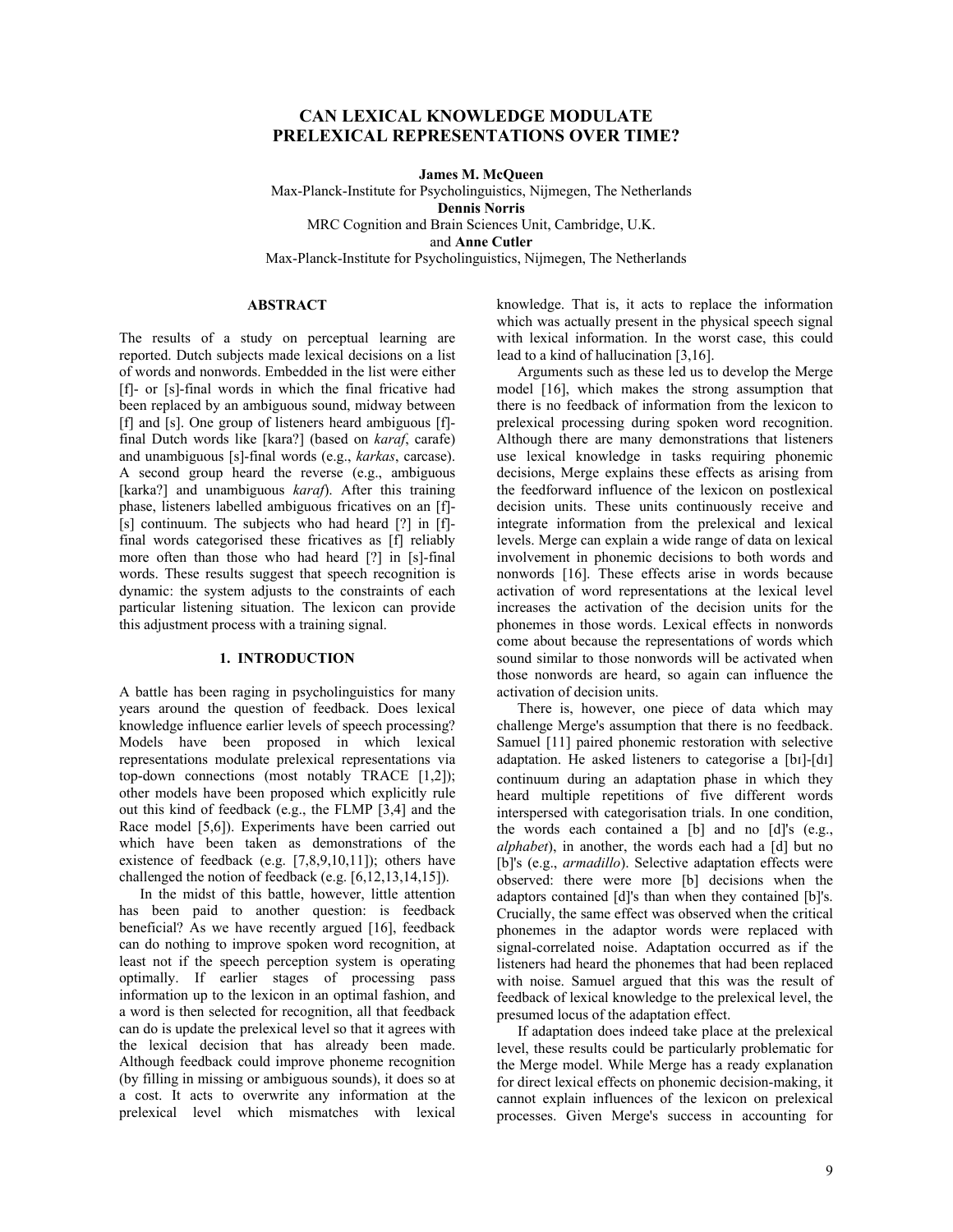many other lexical effects, it is worth asking whether there is anything special about the paradigm used by Samuel [11]. One critical difference between Samuel's experiment and previous studies which have attempted to demonstrate lexical feedback is that Samuel's experiment did not use an on-line measure of the immediate effects of lexical information on phoneme categorisation. In his experiment, the lexical effects are assumed to take place during the adaptation phase. The categorisation data is then used to infer that lexical feedback had altered prelexical processing.

It is quite possible that the adaptation data do not actually reflect an immediate facilitatory effect of lexical feedback at all, but rather a longer-term effect of perceptual learning. Other apparent demonstrations of lexical feedback can be explained by learning processes which do not entail feedback [17]. As we have already argued, top-down feedback cannot actually help prelexical processing. Lexical information, however, could facilitate the process of learning perceptual categories. Consider what might happen if you were to encounter a talker whose productions reflect a different placement of a particular phoneme boundary from your own. It would be easier to understand her if you could retune your perceptual categories. Even though she may produce unusual, and possibly ambiguous, phonemes, it might be possible to use lexical and contextual information to determine which phonemes she intended to produce. Lexically-derived knowledge of the target phoneme could be used to train low-level perceptual processes, that is, it could be used to adjust category boundaries, so as to increase the probability of correctly classifying the spoken input. This kind of feedback would thus be beneficial to the recognition system.

Samuel's [11] data might therefore reflect a perceptual learning process rather than immediate online feedback. Listeners in his experiment could be using lexical information to adjust their interpretation of acoustic-phonetic information in response to exposure to the adaptors. Specifically, they could learn that a signalcorrelated noise version of a [b], for example, in the context of a word like *alpha\*et*, is an acceptable token of the [b] category. This could produce an adaptation effect (i.e., as if they had heard a real [b]).

This study was an attempt to address this possibility. We exposed listeners to the speech of a talker who appeared to produce exemplars of a phonetic category in an idiosyncratic way, and then tested whether categorisation of a continuum of speech sounds including this category was affected. The idiosyncratic sound was an ambiguous fricative, created by editing natural speech to be midway between [f] and [s]. Exposure to this sound occurred in a list of words and nonwords, to which Dutch listeners made lexical decisions. Embedded in the list were either [f]- or [s] final words in which the final fricative had been replaced by the ambiguous sound [?]. One group of listeners heard ambiguous [f]-final Dutch words like [kara?] (based on *karaf*, carafe) and unambiguous [s]-final words (e.g., *karkas*, carcase), as if, for this talker, the boundary between [f] and [s] had been shifted towards [s]. A second group heard the reverse (e.g., ambiguous [karka?] and unambiguous *karaf*), as if the [f]-[s] boundary had been shifted towards [f]. A control group heard the ambiguous sounds at the end of strings which would be nonwords whether they ended with [f] or [s].

After this training phase, listeners in all three groups were asked to label ambiguous fricatives on the [f]-[s] continuum. We predicted that if listeners use lexical knowledge to adjust their interpretation of ambiguous fricative information, the listeners who had heard [?] in [f]-final words would tend to categorise sounds on the continuum as [f] more often than the control group, and that the listeners who had heard [?] in [s]-final words would tend to label the sounds as [s] more often than the control group. This training experiment is described as Experiment 2 below. In Experiment 1, we selected the ambiguous fricative.

# **2. EXPERIMENT 1**

### **2.1. Method**

### *2.1.1. Subjects*

Nine members of the MPI for Psycholinguistics subject panel were paid to take part. They were all native speakers of Dutch, with no known hearing disorders.

## *2.1.2. Materials and Stimulus Construction*

A female native speaker of Dutch recorded a number of tokens of the syllables  $[\epsilon f]$  and  $[\epsilon s]$  in a sound-treated booth onto Digital Audio Tape. The syllables are the names for the letters F and S. This recording was then redigitized (at 16 kHz) and examined with the Xwaves speech editor. Two frication noises, 272 ms in duration, one [f] and one [s], were excised from the recording, cutting at a zero-crossing at the onset of frication energy. A 21-step continuum was then made by adding the amplitudes of the two waveforms sample by sample in different proportions [14]. The proportions were equally spaced in 21 steps from 0.0 to 1.0 and were added pairwise so as to sum to 1.0. The amplitude of each of these steps was then scaled down to 35% of each original, to increase ambiguity. They were then spliced onto an  $\lceil \varepsilon \rceil$  context (96 ms); this was the vocalic portion of the utterance from which the [f] endpoint was taken, ending at the same splice point. Fourteen steps from this [Ef]-[Es] continuum were then selected for use in the experiment. In addition to the endpoints, the steps were selected from the area of the continuum which informal listening indicated was the most ambiguous: steps 1 ([f]), 4, 5, 6, 7, 8, 9, 10, 11, 12, 13, 14, 15, and 21 ([s]).

# *2.1.3. Procedure*

Each stimulus was presented ten times, in pseudorandom order, such that all stimuli were distributed across the entire running order. Listeners were tested in sound-damped booths. They were presented with a stimulus once every 2.6 seconds at a comfortable listening level over headphones. They were asked to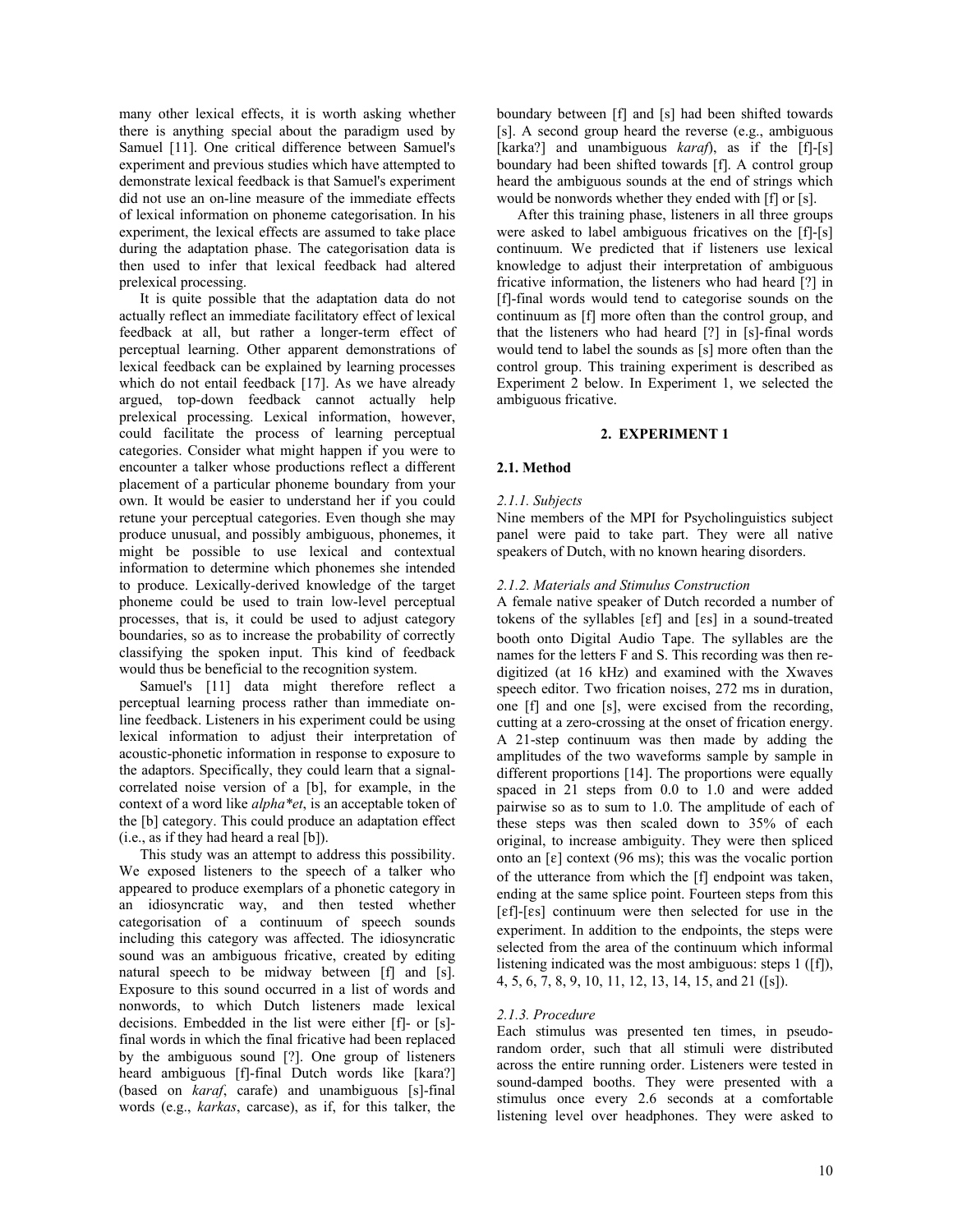

indicate whether the final sound of each token was [f] or [s] by pressing one of two labelled buttons, "F" or "S". Half the subjects made [s] responses with their dominant hand; the other half made [f] responses with their dominant hand. They were asked to respond on every trial, as fast and as accurately as possible. There was a short pause half way through the main sequence of 140 trials, which was preceded by a short practice block containing one token of each of the 14 stimuli.

### **2.2. Results and Discussion**

The total proportion of [f] responses to each member of the 14-step continuum is plotted in Figure 1. The continuum was labelled quite categorically: listeners only found tokens in the range from step 7 to step 13 to be ambiguous. The continuum was most ambiguous between steps 9 and 10. We used these results to select an ambiguous fricative sound for use in the lexical decision phase of Experiment 2, as well as five sounds for use in the categorisation phase.

#### **3. EXPERIMENT 2**

## **3.1. Method**

#### *3.1.1. Subjects*

Forty nine new subjects from the MPI subject panel were paid for their participation. They were all native speakers of Dutch, with no known hearing disorders.

#### *3.1.2. Materials and Stimulus Construction*

In order to select the most ambiguous fricative from the [Ef]-[Es] continuum, we generated a more fine-grained range of sounds between the same two endpoints as were used in Experiment 1. A new, 42-step continuum was made by adding the same natural [f] and [s] endpoints sample by sample, in 42 equally-spaced steps. Step 18 on this continuum corresponds to half way between steps 9 and 10 on the 21-step continuum. This fricative noise was used as the ambiguous sound [?] in the lexical decision phase. It was also used in the categorisation phase, along with steps 12, 15 (8 in the 21-step continuum), 21 (11 in the 21-step continuum) and 26. As shown in Figure 1, these steps spanned the range from a sound which was likely to be labelled almost always as [f] to one which was likely to be labelled mostly as [s].

Forty Dutch words were selected as experimental items. Twenty contained no [v], [z] or [s] and ended with an [f]. There were five with one syllable (e.g., *druif*, grape), five with two syllables (e.g., *karaf*, carafe), five with three syllables (e.g., *biograaf*, biographer) and five with four syllables (e.g., *locomotief*, locomotive). The other 20 contained no [v], [z] or [f] and ended with an [s]. There were again five of each length (e.g., *muis*, mouse; *karkas*, carcase; *geitekaas*, goat's cheese; and *problematisch*, problematic). The words were paired across sets on their final vowels. Word frequency was matched between the sets as a whole (13 per million for the [f]-words, 14 per million for the [s]-words), and stress patterns were matched between sets. A further 20 nonwords were then constructed which contained no [v], [z], [f] or [s] (five of each of the four lengths). These items were chosen such that they would be nonwords whether they ended with [f] or [s]. This set was again matched in stress patterns to the two sets of words.

One hundred filler words were selected (25 of each length), and 100 filler nonwords were constructed (again, 25 of each length). The sounds  $[v]$ ,  $[z]$ ,  $[f]$  and  $[s]$  did not occur in any of these items. The nonwords tended to become nonwords (i.e., were no longer consistent with any real Dutch words) before their final phonemes.

All 260 items were recorded by the same talker who recorded the [Ef]-[Es] continuum (in the same recording session). The [f]-final words and fillers were recorded as such, the [s]-final words with a final [f] and a final [s] (e.g., *karkaf* and *karkas*) and the experimental nonwords with a final [f]. The experimental items were examined with Xwaves. [?]-final versions of the [f]-final words were made by replacing the [f] with [?], which was spliced onto the final vowel of each word (at a zero crossing at the onset of frication). [?]-final versions of the [s]-final words were made by replacing the [f] in the [f]-final versions of these words with [?]. [?]-final nonwords were made by replacing the [f] in the original versions with [?]. Thus, for all [?]-final items, the ambiguous fricative was spliced onto vowels taken from natural [f]-final tokens (as indeed were the fricatives in the [Ef]-[Es] continuum). This meant that any cues to place of articulation in the vowels in the [?]-final items consistently cued labiodental place. Individual speech files for 100 experimental items were then made: natural and [?]-final versions of each of the 40 words, and [?] final versions of the 20 nonwords.

### *3.1.3. Procedure*

Three lists of items were constructed, each comprising 100 words and 100 nonwords. One list contained the [?] final versions of the 20 [f]-final words, the natural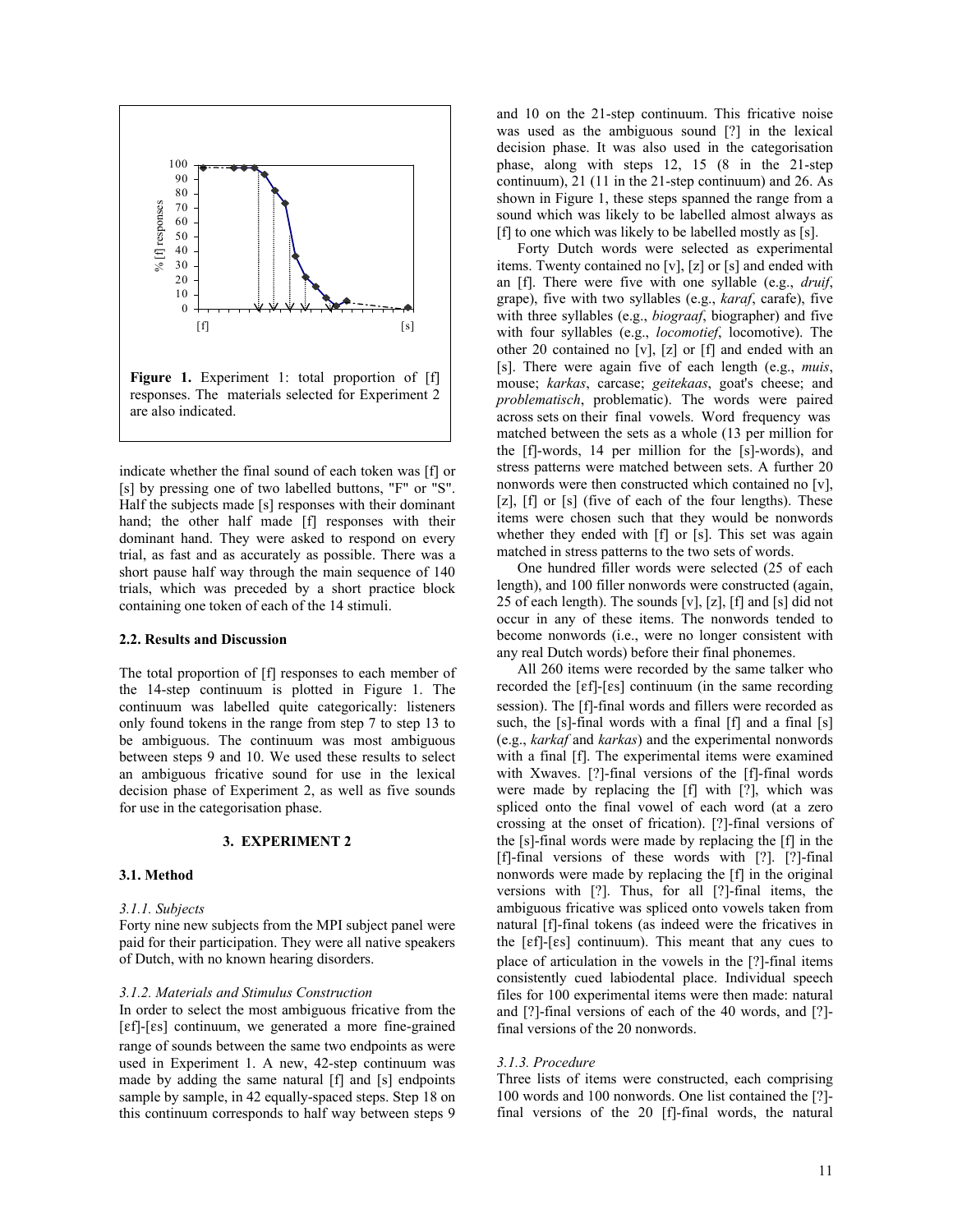versions of the 20 [s]-final words, 60 filler words (15 of each length), and all the filler nonwords. The second list was identical, except that it contained the [?]-final versions of the [s]-final words (instead of the natural versions) and the natural versions of the [f]-final words (instead of the ambiguous versions). The third list contained the 20 [?]-final experimental nonwords, 80 filler nonwords (20 of each length), and all the filler words. A pseudo-random running order of the two experimental-word lists was then made, such that the order of presentation of all items was identical on the two lists, except for which version of each experimental word was to appear on a given trial. The natural and [?] final experimental items were spread equally through the list, except that they did not occur in the first 12 trials. There were no more than four words or four nonwords in a row. A second running order was then made for each of these two lists: the same first 12 items in the same order, followed by the remaining items in reverse order. Two versions of the experimental-nonword list were based on these two running orders, with the fillers which were the same as in the other two lists appearing in the same positions and the [?]-final nonwords appearing in the same slots as the experimental words.

Listeners were tested individually in a sound-damped booth. They were given written instructions that they would hear a list of words and nonwords over headphones, and that they were to indicate whether each item was a real Dutch word or a nonsense word by pressing one of two labelled buttons, "JA" (yes) or "NEE" (no). They were asked to respond as fast and as accurately as possible. Reaction times (RTs) were measured from item onset and adjusted so as to measure from item offset prior to analysis. Listeners were not informed about the presence of ambiguous sounds. They were told that there would be a second part to the experiment, but not told what that would be. Each listener then heard the items from one running order of one of the three lists, presented at a comfortable listening level with an inter-onset interval of 2.6 seconds. They were then given written instructions for categorisation (as in Experiment 1), while the experimenter placed "F" and "S" labels on the response buttons. Half the subjects made "S" (and "JA") responses with their dominant hand; the other half had the reverse. The five sounds on the continuum were then each presented six times, in pseudo-random order, as in Experiment 1, except that there was no practice block, and no pause during this test.

#### **3.2. Results and Discussion**

#### *3.2.1. Lexical Decision*

Three of the 17 subjects who heard ambiguous [s]-final and natural [f]-final words (e.g., [karka?] and *karaf*) labelled more than 50% of the [?]-final items as nonwords and were therefore excluded from all further analyses (since they were unwilling to treat the [?]-final items as tokens of [s]-final words, they are unlikely to show the same kind of training effect as the other



Figure 2. Experiment 2: lexical decision performance in the two word training conditions, for the natural and ambiguous versions of the [f]- and [s]-final words. Mean reaction times (RTs, in milliseconds, measured from word offset) are given in the upper panel; mean percentage "no" responses are given in the lower panel.

subjects). All 16 subjects who heard ambiguous [f]-final and natural [s]-final words (e.g., [kara?] and *karkas*) passed this criterion. The [?]-final items in the third condition were labelled as nonwords on 97% of trials.

Lexical decision performance in the two word training conditions is summarised in Figure 2. Analyses of Variance (ANOVAs) on the RT data revealed a clear ambiguity effect, in the form of an interaction between training condition and type of final fricative in the original words:  $F_1(1,28) = 484.52$ ,  $p<0.001$ ;  $F_2(1,38) =$ 266.31, *p*<0.001. Neither of the main effects was significant. The listeners in the [?]-final nonword condition were as slow to decide that the [?]-final items were nonwords (266 ms, on average) as the listeners in the word condition were to decide that the [?]-final items were words (261 ms, on average).

Although listeners were thus slower to make decisions about the [?]-final items, those in the word training conditions nevertheless tended to identify them as tokens of the original words. The overall proportion of "no" responses to [?]-final words was only 10%. The proportion of "no" responses to the original words was 4%. This ambiguity effect was significant:  $F_1(1,28) =$ 10.96,  $p<0.005$ ;  $F_2(1,38) = 6.48$ ,  $p<0.05$ . While there was again no main effect of training condition, there was a main effect of type of fricative: there were more "no" responses to the [s]-final words  $(F_1(1,28) = 27.26$ ,  $p<0.001$ ;  $F_2(1,38) = 7.40$ ,  $p<0.01$ ). This appears to be due to two factors: first, three of the natural [s]-final words had an error rate over 30%; and second, four of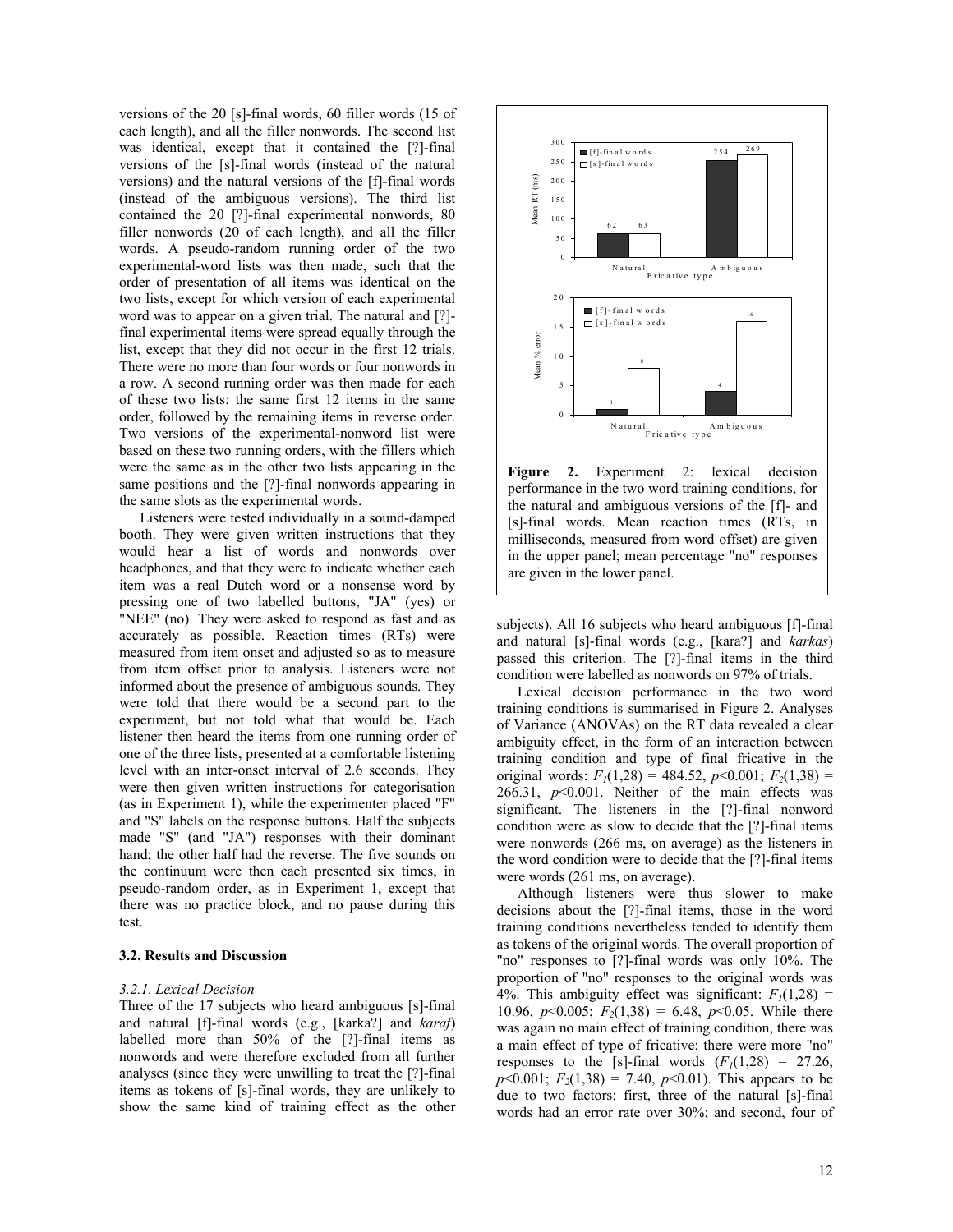

Figure 3. Experiment 2: total proportion of [f] responses, for subjects in each of the three training conditions: that with ambiguous [f]-final and natural  $[s]$ -final words  $([?f] + [s]$  words); that with ambiguous [s]-final and natural [f]-final words ([?s]+[f] words); and that with [?]-final nonwords ([?] nonwords).

the ambiguous [s]-final words (all of them monosyllabic) were judged to be nonwords more than 30% of the time. In spite of these biases, most subjects accepted most of the [?]-final versions of words as tokens of those words.

#### *3.2.2. Categorisation*

A strong effect of training condition on categorisation performance was observed. As shown in Figure 3, listeners who had heard ambiguous [f]-final and natural [s]-final words (e.g., [kara?] and *karkas*) were very strongly biased to label all the sounds on the continuum as [f], while those who had heard ambiguous [s]-final and natural [f]-final words (e.g., [karka?] and *karaf*) were the most likely to label the sounds as [s]. The performance of the listeners in the third ([?]-final nonword) group was intermediate. In an ANOVA on the proportion of [f] responses for each fricative there was a significant effect of training condition  $(F(2,43) = 6.56,$ *p*<0.005). There was also an effect of fricative sound  $(F(4,172) = 48.06, p<0.001)$  and an interaction of these two factors, reflecting the fact that the training effect varied across the continuum  $(F(8,172) = 4.73, p<0.001)$ . There were reliably more [f] responses after exposure to ambiguous [f]-final and natural [s]-final words than after exposure to ambiguous [s]-final and natural [f]-final words  $(F(1,28) = 17.40, p<0.001)$ . Neither word-training condition, however, was significantly different from the nonword-training condition.

It is obvious that there is an [f]-bias in Experiment 2, relative to Experiment 1. Subjects were more likely to label the ambiguous fricatives as [f] after lexical decision than in the original categorisation task. The same bias was seen in the fact that three subjects had to be excluded from the [karka?] plus *karaf* condition, and in the lexical decision data (where subjects were unwilling to accept [?]-final tokens as instances of monosyllabic words, that is, in the words where the fricative information carried the most proportional weight).

This bias may reflect a shift in cue weighting. Listeners in Experiment 1 heard only one vowel, taken from an [Ef] context. Since any formant-transition information in this vowel signalling an [f] was therefore not informative in the [f]-[s] decision, listeners may have tended to ignore it. In contrast, the listeners in the lexical decision phase in Experiment 2 heard a relatively large number of different natural utterances with only 10% of the items ending in [?]. This may have increased their reliance on vocalic cues, relative to the Experiment 1 listeners, making the ambiguous sound more [f]-like. This increased reliance on information in the vowel could then have continued in the short categorisation phase in Experiment 2. While this bias is orthogonal to the lexically-mediated training effect, it does suggest, like the lexical effect, that listeners continually adjust how they interpret speech information in the light of the constraints of a given listening situation.

### **4. GENERAL DISCUSSION**

Listeners who had heard [?] in [f]-final words during a short lexical decision session, and had tended to identify them as real words, then categorised those sounds as [f] more often than listeners who had heard [?] in [s]-final words in the training session. This suggests that listeners can use their lexical knowledge to adjust the way they evaluate the acoustic-phonetic information in the speech of a particular talker. The training session provided two sources of lexical information that listeners could use to adjust the boundaries of their fricative categories. They heard ambiguous sounds at the ends of words (like [?] in [kara?], consistent with *karaf*); here the lexicon provides support for the interpretation of [?] as an [f]. In addition, they heard natural tokens of words ending with the other fricative endpoint (like *karkas*); here the lexicon provides indirect support that [?] is not an [s].

These results shed new light on the value of feedback in the speech recognition system. As we argued earlier, the direct influence of the lexicon on prelexical representations can do nothing more than cause the lower level to agree with a decision already made at the lexical level, and is therefore of no value to the recognition process. This holds, however, for the recognition of any specific word at any given state of the speech recognition system, assuming all else to remain constant. The present results show how feedback over a longer period of time, during which the system does not remain constant, can indeed offer benefit. If longer-term feedback from the lexicon provides the prelexical level with information on how to interpret particular speech sounds in a given listening situation, this could act to improve word recognition. The learning would act to modulate prelexical representations and hence influence